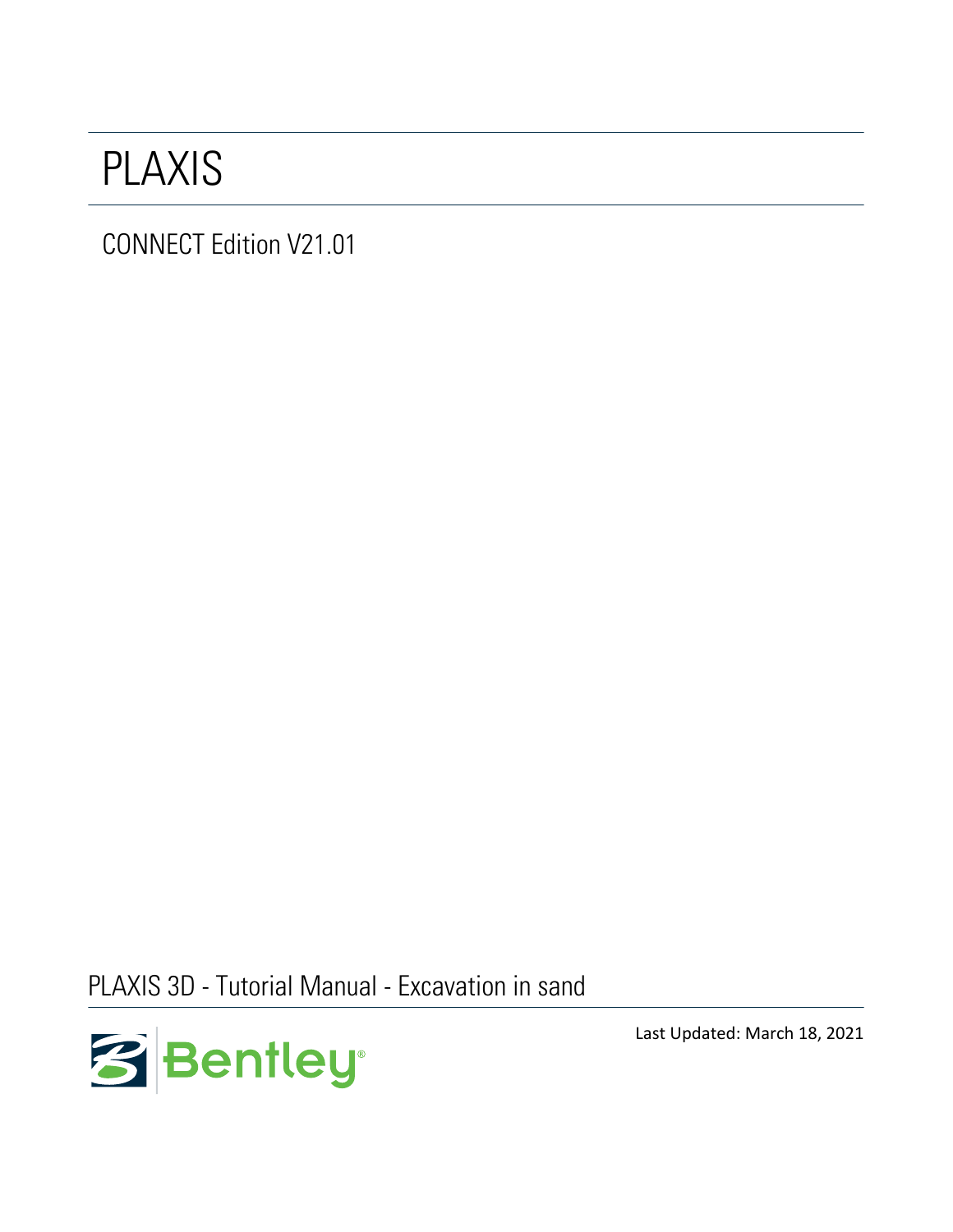# **1** Excavation in sand

This tutorial describes the construction of an excavation pit in soft clay and sand layers. The pit is a relatively small excavation of 12 by 20 m, excavated to a depth of 6.5 m below the surface. Struts, walings and ground anchors are used to prevent the pit from collapsing. After the full excavation, an additional surface load is added on one side of the pit.

#### **Objectives**

- Using the Hardening Soil model
- Modelling of ground anchors
- Using interface features
- Defining over-consolidation ratio (OCR)
- Prestressing a ground anchor
- Changing water conditions
- Selection of stress points to generate stress/strain curves
- Viewing plastic points

#### **Geometry**

The proposed geometry for this exercise is 80 m wide and 50 m long. The excavation pit is placed in the center of the geometry.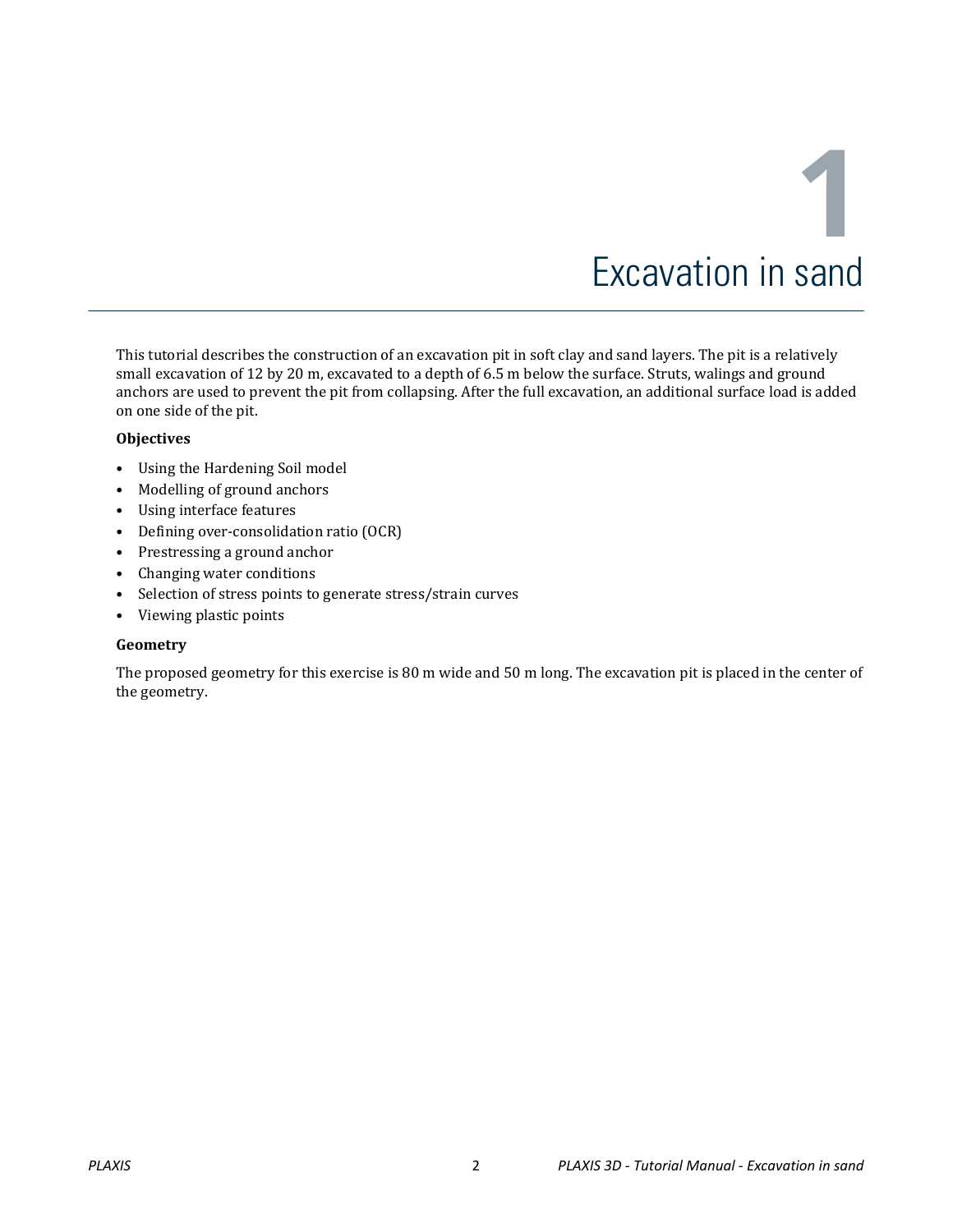

*Figure 1: Top view of the excavation pit*

The figure below shows a cross section of the excavation pit with the soil layers. The clay layer is considered to be impermeable.



*Figure 2: Cross section of the excavation pit with the soil layers*

## Create a new project

To create the geometry model, follow these steps:

- **1.** Start a new project.
- **2.** Enter an appropriate title for the project.
- **3.** Define the limits for the soil contour as

**a.**  $x_{\text{min}} = 0.0$  and  $x_{\text{max}} = 80.0$ ,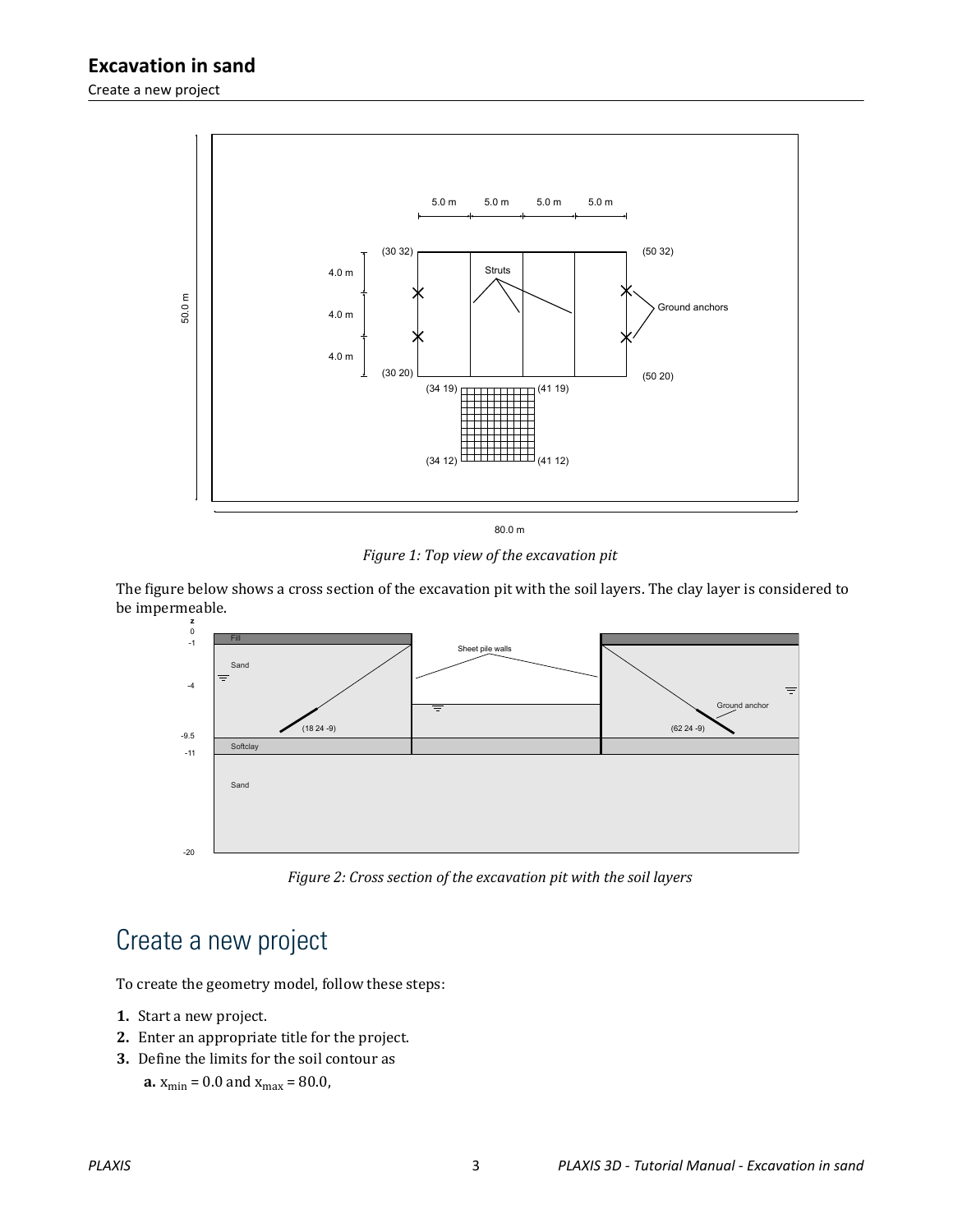<span id="page-3-0"></span>**b.**  $y_{\text{min}} = 0.0$  and  $y_{\text{max}} = 50.0$ .

## Define the soil stratigraphy

In order to define the soil layers, a borehole needs to be added and material properties must be assigned. As all soil layers are horizontal, only a single borehole is needed.

- **1.** Click the **Create borehole** button  $\mathbf{H}$  and create a borehole at (0 0 0). The **Modify soil layers** window pops up.
- **2.** Add 4 layers with bottom levels at -1, -9.5, -11, -20.
- **3.** Set the *Head* in the borehole column to -4 m.

## Create and assign the material data sets

A number of materials need to be defined for the different soil layers. The material properties are shown in the table belowLinear Elastic model.

| <b>Parameter</b>                                  | <b>Name</b>             | <b>Fill</b>        | <b>Sand</b>        | <b>Soft Clay</b>   | <b>Unit</b>       |  |
|---------------------------------------------------|-------------------------|--------------------|--------------------|--------------------|-------------------|--|
| <b>General</b>                                    |                         |                    |                    |                    |                   |  |
| Material model                                    | Model                   | Hardening<br>Soil  | Hardening<br>Soil  | Hardening<br>Soil  |                   |  |
| Drainage type                                     | Type                    | Drained            | Drained            | <b>Undrained A</b> | -                 |  |
| Unit weight above phreatic level                  | Yunsat                  | 16.0               | 17.0               | 16.0               | $kN/m^3$          |  |
| Unit weight below phreatic level                  | $\gamma_{\text{sat}}$   | 20.0               | 20.0               | 17.0               | kN/m <sup>3</sup> |  |
| <b>Parameters</b>                                 |                         |                    |                    |                    |                   |  |
| Secant stiffness for CD triaxial test             | $E_{50}$ ref            | $2.2 \cdot 10^{4}$ | $4.3 \cdot 10^{4}$ | $2.0 \cdot 10^{3}$ | kN/m <sup>2</sup> |  |
| Tangent oedometer stiffness                       | $E_{oed}$ ref           | $2.2 \cdot 10^{4}$ | $2.2 \cdot 10^{4}$ | $2.0 \cdot 10^{3}$ | kN/m <sup>2</sup> |  |
| Unloading/reloading stiffness                     | $E_{ur}$ <sup>ref</sup> | $6.6 \cdot 10^{4}$ | $1.29 \cdot 10^5$  | $1.0 \cdot 10^{4}$ | kN/m <sup>2</sup> |  |
| Power for stress level dependency of<br>stiffness | $\boldsymbol{m}$        | 0.5                | 0.5                | 1.0                |                   |  |
| Cohesion                                          | $c'_{ref}$              | $\mathbf{1}$       | $\mathbf{1}$       | 5                  | kN/m <sup>2</sup> |  |
| Friction angle                                    | $\varphi'$              | 30.0               | 34.0               | 25                 | $\circ$           |  |
| Dilatancy angle                                   | ψ                       | 0.0                | 4.0                | 0.0                | $\circ$           |  |

#### **Table 1: Material properties for the soil layers**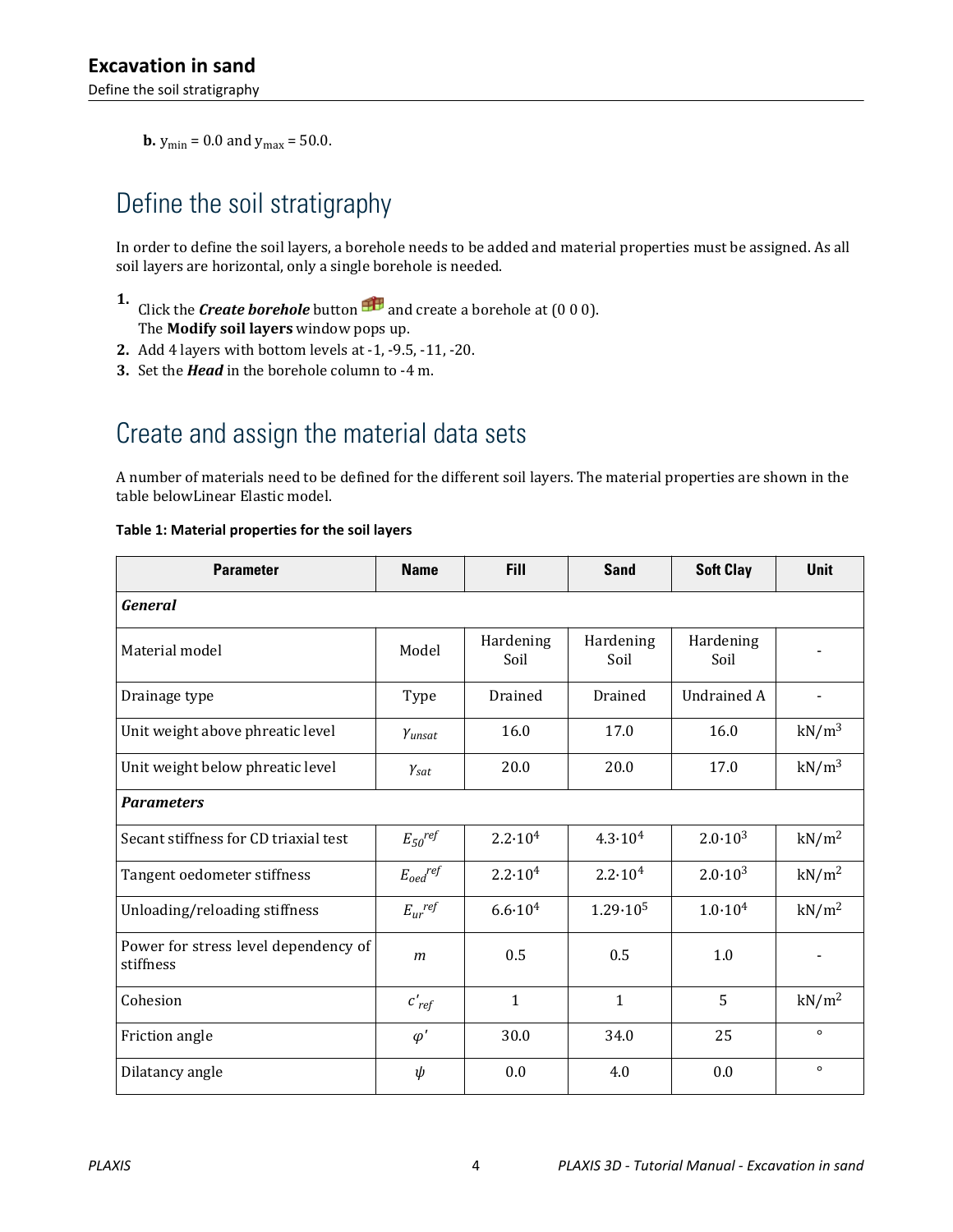#### **Excavation in sand**

Create and assign the material data sets

| <b>Parameter</b>                   | <b>Name</b>    | <b>Fill</b> | <b>Sand</b> | <b>Soft Clay</b> | <b>Unit</b>              |  |
|------------------------------------|----------------|-------------|-------------|------------------|--------------------------|--|
| Poisson's ratio                    | $v'_{ur}$      | 0.2         | 0.2         | 0.2              | $\overline{\phantom{a}}$ |  |
| Drainage type                      |                |             |             |                  |                          |  |
| Interface strength                 |                | Manual      | Manual      | Manual           |                          |  |
| Interface reduction factor         | $R_{inter}$    | 0.65        | 0.7         | 0.5              | $\blacksquare$           |  |
| <i>Initial</i>                     |                |             |             |                  |                          |  |
| $K_0$ determination                | $\overline{a}$ | Automatic   | Automatic   | Automatic        |                          |  |
| Lateral earth pressure coefficient | $K_0$          | 0.5000      | 0.4408      | 0.7411           |                          |  |
| Over-consolidation ratio           | OCR            | 1.0         | 1.0         | 1.5              |                          |  |
| Pre-overburden pressure            | POP            | 0.0         | 0.0         | 0.0              |                          |  |

**1.** Click the *Materials* button  $\mathbf{I}$  in the side toolbar. The **Material sets** window pops up.

- **2.** Create a new data set under *Soil and interfaces* set type.
- **3.** Identify the new data set as Fill.
- **4.** From the *Material model* drop-down menu, select Hardening Soil model. In contrast with the Mohr-Coulomb model, the Hardening Soil model takes into account the difference in stiffness between virgin-loading and unloading-reloading. For a detailed description of the Hardening Soil model, see the Material Models Manual.
- **5.** Define the saturated and unsaturated unit weights according to [Table 5](#page-3-0) (on page 4).
- **6.** In the **Parameters** tabsheet, enter values for  $E_{50}^{ref}$ ,  $E_{oed}^{ref}$ ,  $E_{ur}^{ref}$ ,  $m$ ,  $c'_{ref}$ ,  $\varphi'_{ref}$ ,  $\psi$  and  $v'_{ur}$ . Note that Poisson's ratio is an advanced parameter.
- **7.** As no consolidation will be considered in this exercise, the permeability of the soil will not influence the results. Therefore, the default values can be kept in the **Flow parameters** tabsheet.
- **8.** In the **Interfaces** tabsheet, select *Manual* in the *Strength* box and enter a value of 0.65 for the parameter Rinter.

This parameter relates the strength of the interfaces to the strength of the soil, according to the equations:

 $c_i = R_{inter}c_{soil}$  and tan $\varphi_i = R_{inter}tan\varphi_i$  stan $\varphi_{soil}$ 

Hence, using the entered R<sub>inter</sub>-value gives a reduced interface friction and interface cohesion (adhesion) compared to the friction angle and the cohesion in the adjacent soil.

#### **Note:**

- When the *Rigid* option is selected in the *Strength* drop-down, the interface has the same strength properties as the soil  $(R<sub>inter</sub> = 1.0)$ .
- Note that a value of  $R<sub>inter</sub> < 1.0$ , reduces the strength as well as the stiffness of the interface (for more information see the Reference Manual).
- **9.** In the **Initial** tabsheet, define the OCR-value according to [Table 5](#page-3-0) (on page 4).
- **10.** Click *OK* to close the window.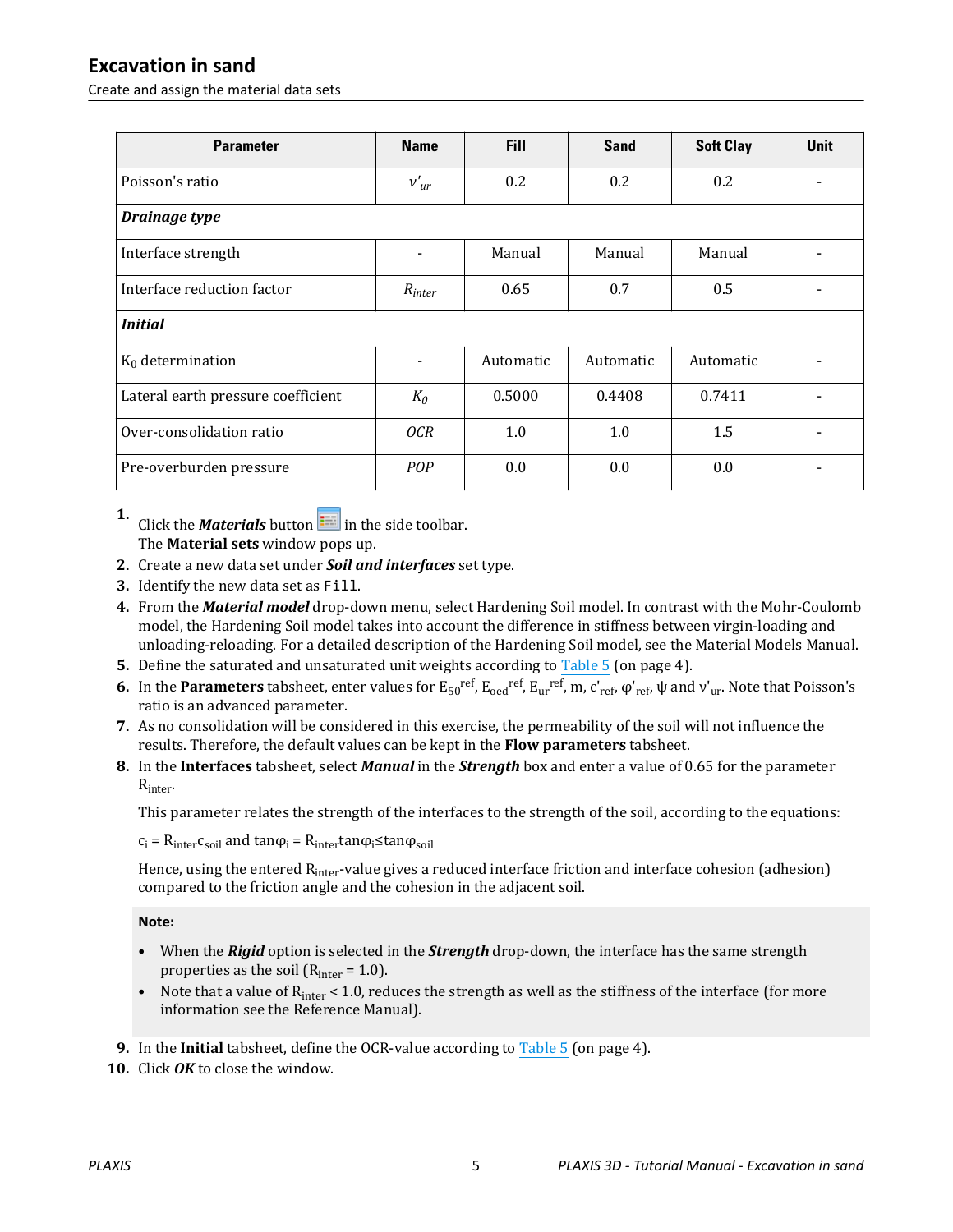- <span id="page-5-0"></span>**11.** After closing the **Material sets** window, click the *OK* button to close the **Modify soil layers** window.
- **12.** In the **Soil** mode right-click the upper soil layer. Select **Set material** > **Fill**.
- **13.** In the same way assign the *Soft Clay* material to the soil layer between  $y = -9.5$  m and  $y = -11.0$  m.
- **14.** Assign the *Sand* material to the remaining two soil layers.

**Note:** The *Tension cut-off* option is activated by default at a value of 0 kN/m<sup>2</sup> . This option is found in the *Advanced* options on the **Parameters** tabsheet of the **Soil** window. Here the *Tension cut-off* value can be changed or the option can be deactivated entirely.

## Define the structural elements

The creation of walings and struts, ground anchors, sheet pile walls and surface loads is described below.

## Walings and Struts

The material properties for the structural elements are shown in the table below. These are needed for defining the material in a later step.

| <b>Parameter</b>   | <b>Name</b> | <b>Strut</b>          | <b>Waling</b>         | Unit              |
|--------------------|-------------|-----------------------|-----------------------|-------------------|
| Material type      | Type        | Elastic               | Elastic               |                   |
| Young's modulus    | E           | $2.1 \cdot 10^8$      | $2.1 \cdot 10^8$      | kN/m <sup>2</sup> |
| Unit weight        | ν           | 78.5                  | 78.5                  | $kN/m^3$          |
| Cross section area | А           | 0.007367              | 0.008682              | m <sup>2</sup>    |
| Moment of Inertia  | $I_2$       | $5.073 \cdot 10^{-5}$ | $3.66 \cdot 10^{-4}$  | m <sup>4</sup>    |
|                    | $I_3$       | $5.073 \cdot 10^{-5}$ | $1.045 \cdot 10^{-4}$ | m <sup>4</sup>    |

#### **Table 2: Material properties of waling and strut**

**1.** Click the *Structures* tab to proceed with the input of structural elements in the **Structures** mode.

**2.**  $\leftrightarrow$  Create a surface between (30 20 0), (30 32 0), (50 32 0) and (50 20 0).

**3. Extrude the surface to**  $z = -1$ **,**  $z = -6.5$  **and**  $z = -11$ **.** 

**4.** Right-click on the deepest created volume (between z = 0 and z = -11) and select *Decompose into surfaces*.

- **5.** Delete the top surfaces (2 surfaces). An extra surface is created as the volume is decomposed.
- **6.** Hide the excavation volumes (do not delete).

The eye button in the *Model explorer* and the *Selection explorer* trees can be used to hide parts of the model and simplify the view. A hidden project entity is indicated by a closed eye.

**7.** Click the *Create structure* button .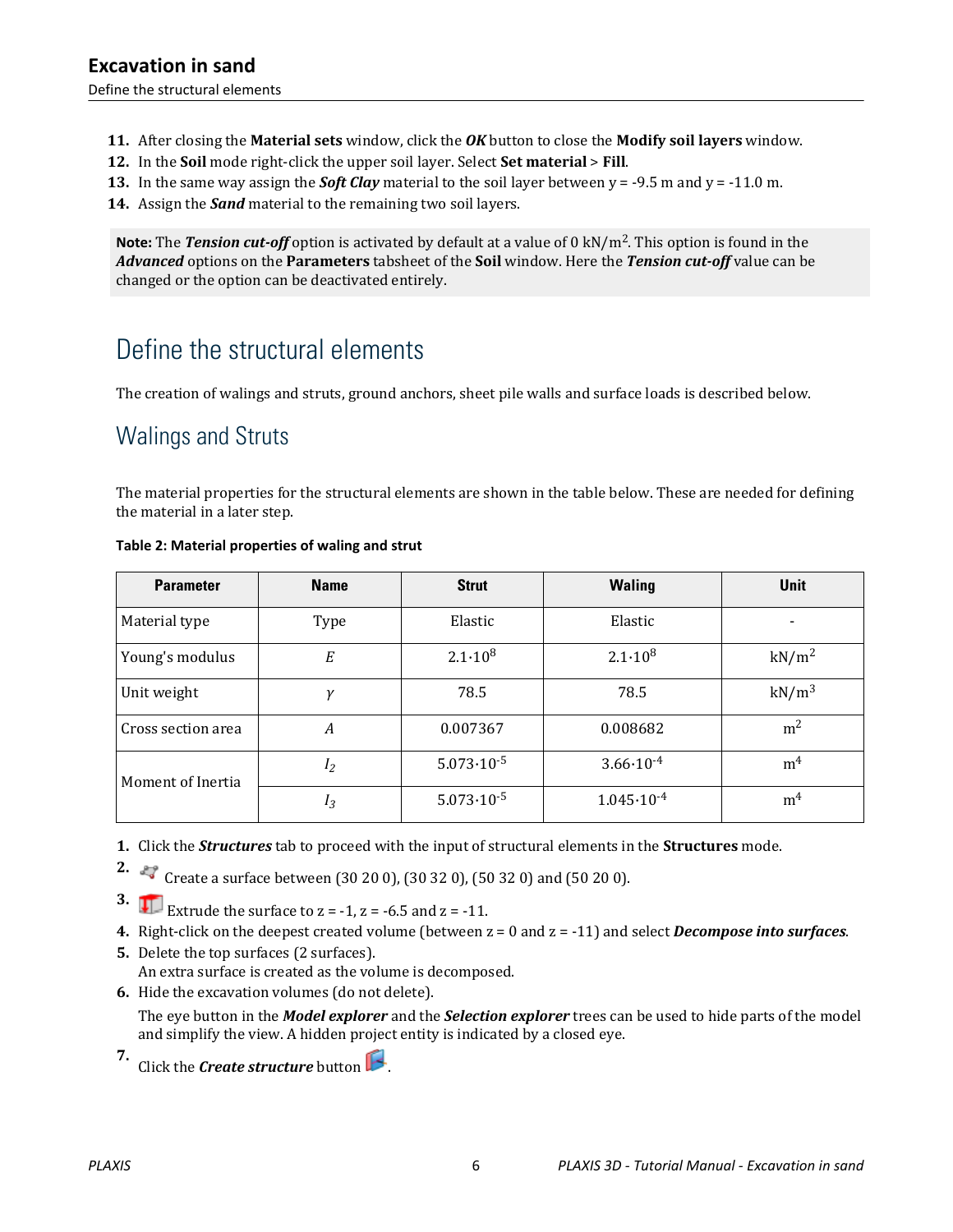<span id="page-6-0"></span>Define the structural elements

- **8.** Create beams (walings) around the excavation circumference at level z=-1m. Press **<Shift>** and keep it pressed while moving the mouse cursor in the -z-direction. Stop moving the mouse as the z-coordinate of the mouse cursor is -1 in the cursor position indicator. Note that as you release **<Shift>**, the z-coordinate of the cursor location does not change. This is an indication that you can draw only on the xy-plane located at  $z = -1$ .
- **9.** Click on (30 20 -1), (30 32 -1), (50 32 -1), (50 20 -1), (30 20 -1) to draw the walings. Click on the right mouse button to stop drawing walings.
- **10.**  $\sqrt{\frac{25}{3}}$  Create a beam (strut) between (35 20 -1) and (35 32 -1). Press **<Esc>** to end defining the strut.
- **11. Consent a** Create data sets for the walings and struts according to [Table 6](#page-5-0) (on page 6) and assign the materials accordingly.
- 
- **12.**  $\frac{1}{2}$   $\frac{1}{2}$  Copy the strut into a total of three struts at x = 35 (existing), x = 40, and x = 45.

### Ground anchors

The material properties for the structural elements are shown in the table below. These are needed for defining the material in a later step.

#### **Table 3: Material properties of the node-to-node anchors**

| <b>Parameter</b> | <b>Name</b> | Node-to-node anchor | <b>Unit</b>              |
|------------------|-------------|---------------------|--------------------------|
| Material type    | Type        | Elastic             | $\overline{\phantom{0}}$ |
| Axial stiffness  | EΑ          | $6.5 \cdot 10^5$    | kN                       |

#### **Table 4: Material properties of the embedded beams (grout body)**

| <b>Parameter</b>                                         | <b>Name</b>              | <b>Grout</b>          | <b>Unit</b>       |
|----------------------------------------------------------|--------------------------|-----------------------|-------------------|
| Young's modulus                                          | E                        | $3.10^{7}$            | kN/m <sup>2</sup> |
| Unit weight                                              | γ                        | 24                    | $kN/m^3$          |
| Beam type                                                |                          | Predefined            |                   |
| Predefined beam type                                     | $\overline{\phantom{0}}$ | Massive circular beam |                   |
| Diameter                                                 |                          | 0.14                  | m                 |
| Axial skin resistance                                    | Type                     | Linear                |                   |
| Skin resistance at the top<br>of the embedded beam       | $T_{skin,start,max}$     | 200                   | kN/m              |
| Skin resistance at the<br>bottom of the embedded<br>beam | $T_{skin,end,max}$       | 0.0                   | kN/m              |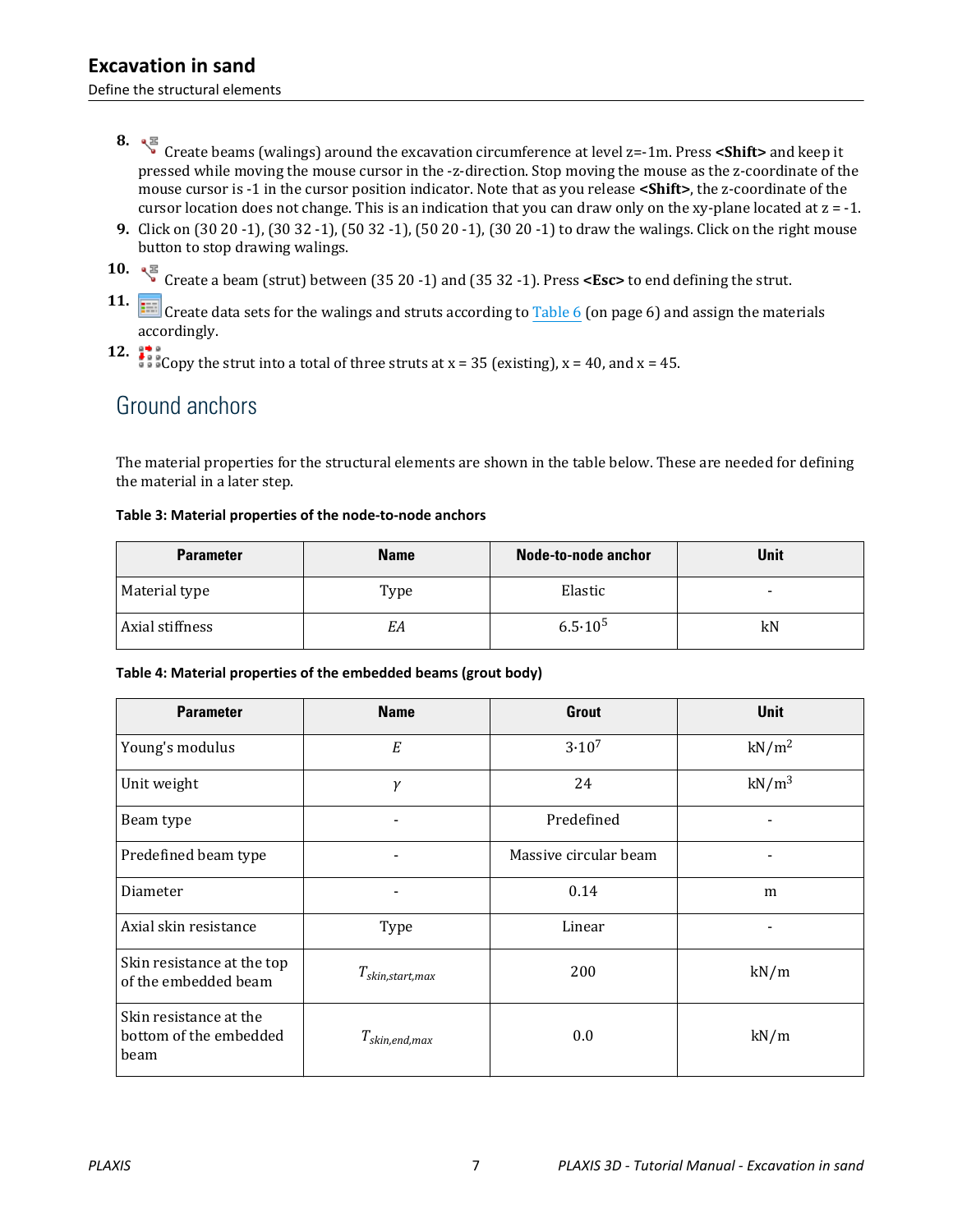#### **Excavation in sand**

Define the structural elements

| <b>Parameter</b> | <b>Name</b> | <b>Grout</b> | Unit |
|------------------|-------------|--------------|------|
| Base resistance  | max         | $\rm 0.0$    | kN   |

In PLAXIS 3D ground anchors can be modelled using the Node-to-node anchor and the Embedded beam options as described in the following:

- **1.**  $\sim$  First the ungrouted part of the anchor is created using the Node-to-node anchor feature. Start creating a node-to-node anchor by selecting the corresponding button in the options displayed as you click on the Create structure button.
- **2.** Click on the command line and type 30 24 -1 21 24 -7 . Press **<Enter>** and **<Esc>** to create the ungrouted part of the first ground anchor.
- **3.** Create a node-to-node anchor between the points (50 24 -1) and (59 24 -7).
- **4.** The grouted part of the anchor is created using the Embedded beam option. Create embedded beams between (21 24 -7) and (18 24 -9) and between (59 24 -7) and (62 24 -9). Set the Behaviour to Grout body (for more information see the Reference Manual).

**5. Example 2** Create a data set for the embedded beam and a data set for the node-to-node anchor according to [Table 7](#page-6-0) (on page 7) and [Table 8](#page-6-0) (on page 7) respectively. Assign the data sets to the node-to-node anchors and to the embedded beams.

**Note:** The colour indicating the material set assigned to the entities in project can be changed by clicking on the Colour box of the selected material set and selecting a colour from the **Colour** part of the window.

- **6.** The remaining grouted anchors will be created by copying the defined grouted anchor. Click on the Select button and click on all the elements composing both of the ground anchors keeping **<Ctrl>** pressed.
- 

**7. 12** Use the Create array function to copy both ground anchors (2 embedded beams + 2 node-to-node anchors) into a total of 4 complete ground anchors located at  $y = 24$  and  $y = 28$  by selection the 1D, in y direction option in the Shape drop-down menu and define the Distance between columns as 4 m.

**8.**

 Multi-select all parts of the ground anchors (8 entities in total). While all parts are selected and **<Ctrl >** is pressed, right-click and select *Group*.

**9.**

In the *Model explorer* tree, expand the *Groups* subtree by clicking on the (+) in front of the groups.

**10.** Click the Group\_1 and rename it to GroundAnchors.

**Note:** The name of the entities in the project should not contain any space or special character except \_ (underscore).

## Pile sheet walls and loads

The material properties for the structural elements are shown in the table below. These are needed for defining the material in a later step.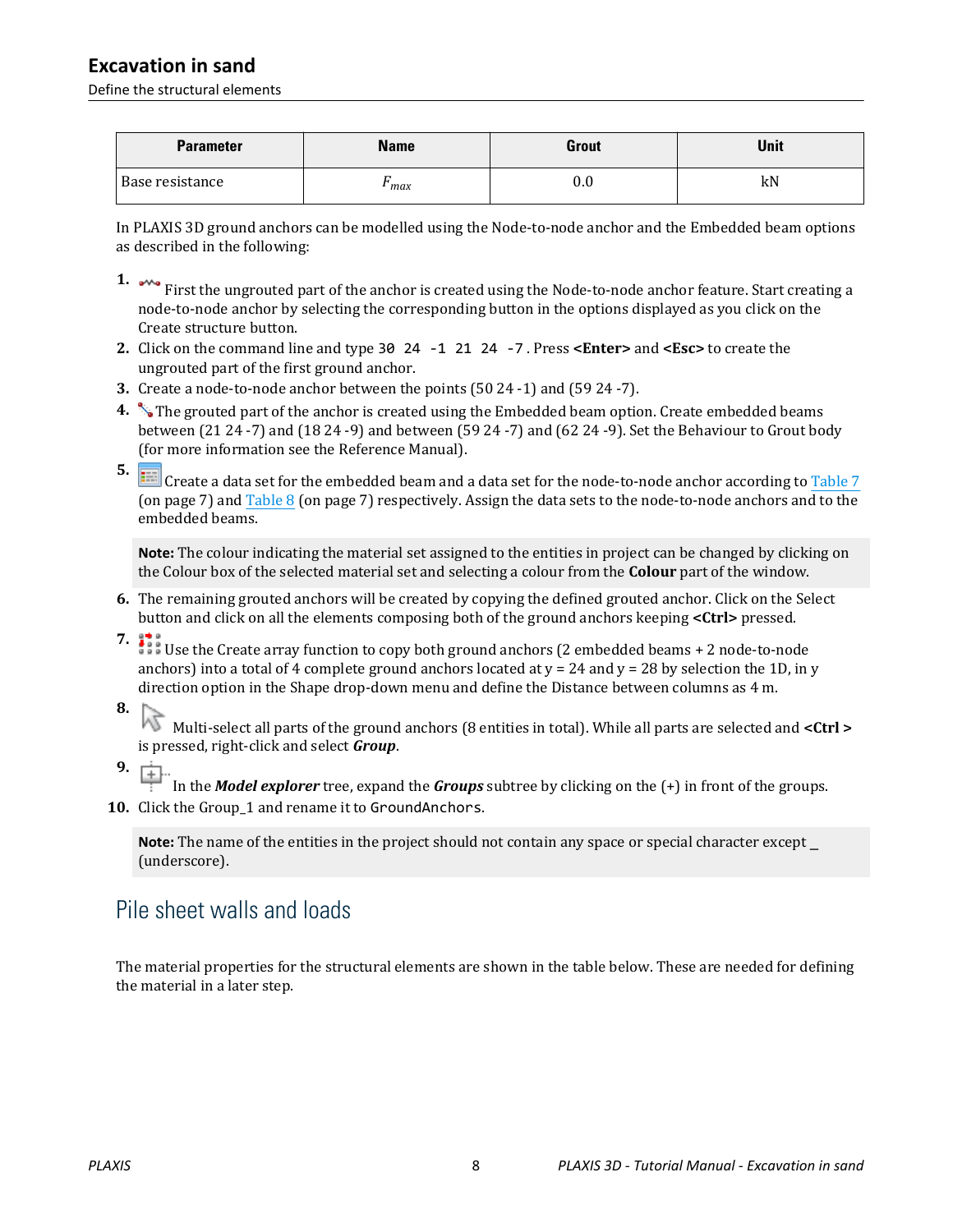| <b>Parameter</b>  | <b>Name</b>              | <b>Sheet pile wall</b> | <b>Unit</b>       |
|-------------------|--------------------------|------------------------|-------------------|
| Type of behaviour | Type                     | Elastic                | ٠                 |
| Isotropic         | $\overline{\phantom{0}}$ | No                     | $\blacksquare$    |
| Thickness         | $\boldsymbol{d}$         | 0.379                  | m                 |
| Weight            | $\gamma$                 | 2.55                   | $kN/m^3$          |
| Young's modulus   | $E_1$                    | $1.46 \cdot 10^{7}$    | kN/m <sup>2</sup> |
|                   | $E_2$                    | $7.3 \cdot 10^5$       | kN/m <sup>2</sup> |
| Poisson's ratio   | $v_{12}$                 | 0.0                    |                   |
| Shear modulus     | $G_{12}$                 | $7.3 \cdot 10^5$       | kN/m <sup>2</sup> |
|                   | $G_{13}$                 | $1.27 \cdot 10^6$      | kN/m <sup>2</sup> |
|                   | $G_{23}$                 | $3.82 \cdot 10^5$      | kN/m <sup>2</sup> |

#### **Table 5: Material properties of pile sheet walls**

To define the sheet pile walls and the corresponding interfaces, follow these steps:

**1.**

**2.**

 Select all four vertical surfaces created as the volume was decomposed. Keeping **<Ctrl>** pressed, rightclick and select the *Create plate* option from the appearing menu.

- Create a data set for the sheet pile walls (plates) according to **Table 9** (on page 9). Assign the data sets to the four walls.
- **3.** As all the surfaces are selected, assign both positive and negative interfaces to them using the options in the right mouse button menu.

**Note:** The term 'positive' or 'negative' for interfaces has no physical meaning. It only enables distinguishing between interfaces at each side of a surface.

**4.**

In the *Model explorer* tree expand the *Surfaces* subtree, set *AxisFunction* to Manual and set Axis1<sub>z</sub> to -1. Do this for all the pile wall surfaces.

#### **Note:**

- Non-isotropic (different stiffness in two directions) sheet pile walls are defined. The local axis should point in the correct direction (which defines which is the 'stiff' or the 'soft' direction). As the vertical direction is generally the stiffest direction in sheet pile walls, local axis 1 shall point in the z-direction.
- The first local axis is indicated by a red arrow, the second local axis is indicated by a green arrow and the third axis is indicated by a blue arrow. More information related to the local axes of plates is given in the Reference Manual.

**5. Create a surface load defined by the points:** (34 19 0), (41 19 0), (41 12 0), (34 12 0).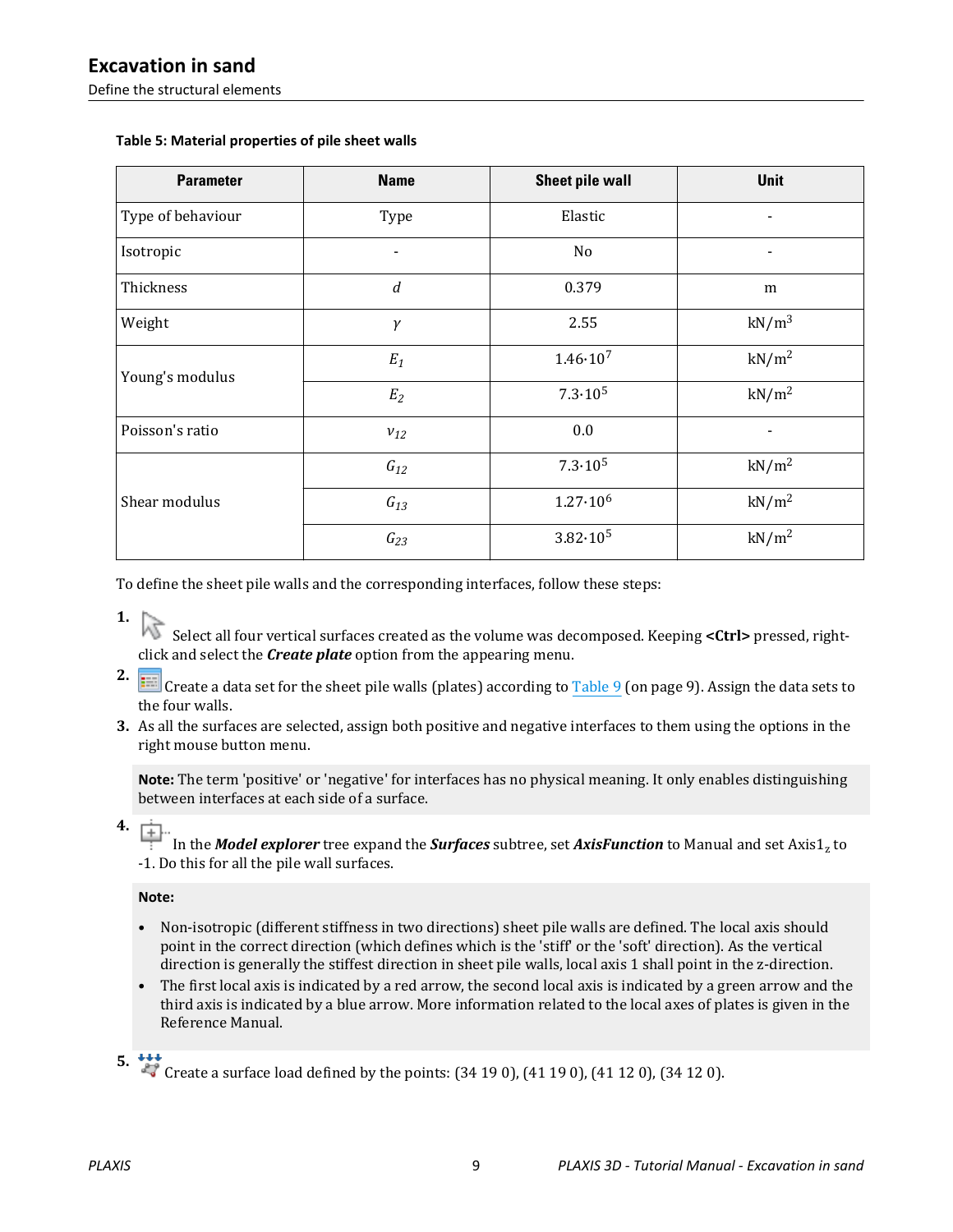The geometry is now completely defined.

## Generate the mesh

- **1.** Proceed to the **Mesh** mode.
- **2.** Select the surface representing the excavation. In the *Selection explorer* set the value of *Coarseness factor* to 0.25.
- **3.** Set the element distribution to *Coarse*. Uncheck the box for *Enhanced mesh refinements*. Click the *Generate mesh* button  $\bullet$  to generate the mesh.

**Note:** The *Enhanced mesh refinements* are automatically used in mesh generation. More information is available in the Reference Manual.

- **4.** Click the *View mesh* button **the state of view** the mesh. Hide the soil in the model to view the embedded beams.
- **5.** Click on the *Close* tab to close the Output program and go back to the **Mesh** mode of the *Input* program.

## Define the calculation

The calculation consists of 6 phases. The initial phase consists of the generation of the initial stresses using the **K0 procedure**. The next phase consists of the installation of the sheet piles and a first excavation. Then the walings and struts will be installed. In phase 3, the ground anchors will be activated and prestressed. Further excavation will be performed in the phase after that. The last phase will be the application of the additional load next to the pit.

- **1.** Click on the *Staged construction* tab to proceed with definition of the calculation phases.
- **2.** The initial phase has already been introduced. Keep its calculation type as *K0 procedure*. Make sure all the soil volumes are active and all the structural elements are inactive.
- **3.**  $\Box$  Add a new phase (Phase\_1). The default values of the parameters will be used for this calculation phase.
- **4.** Deactivate the first excavation volume (from z=0 to z=-1).
- **5.** In the *Model explorer*, activate all plates and interfaces by clicking on the checkbox in front of them.

The active elements in the project are indicated by a green check mark in the *Model explorer*

**6.** Add a new phase (Phase\_2). The default values of the parameters will be used for this calculation phase. **7.** In the *Model explorer* activate all the beams.

**8.**  $\overline{\bullet}$  Add a new phase (Phase\_3). The default values of the parameters will be used for this calculation phase. **9.** In the *Model explorer* activate the *GroundAnchors* group.

**10.**

.

- Select one of the node-to-node anchors.
- **11.**
	- In the *Selection explorer* expand the node-to node anchor features.
- **12.** Click on the *Adjust prestress* checkbox. Enter a prestress force of 200 kN.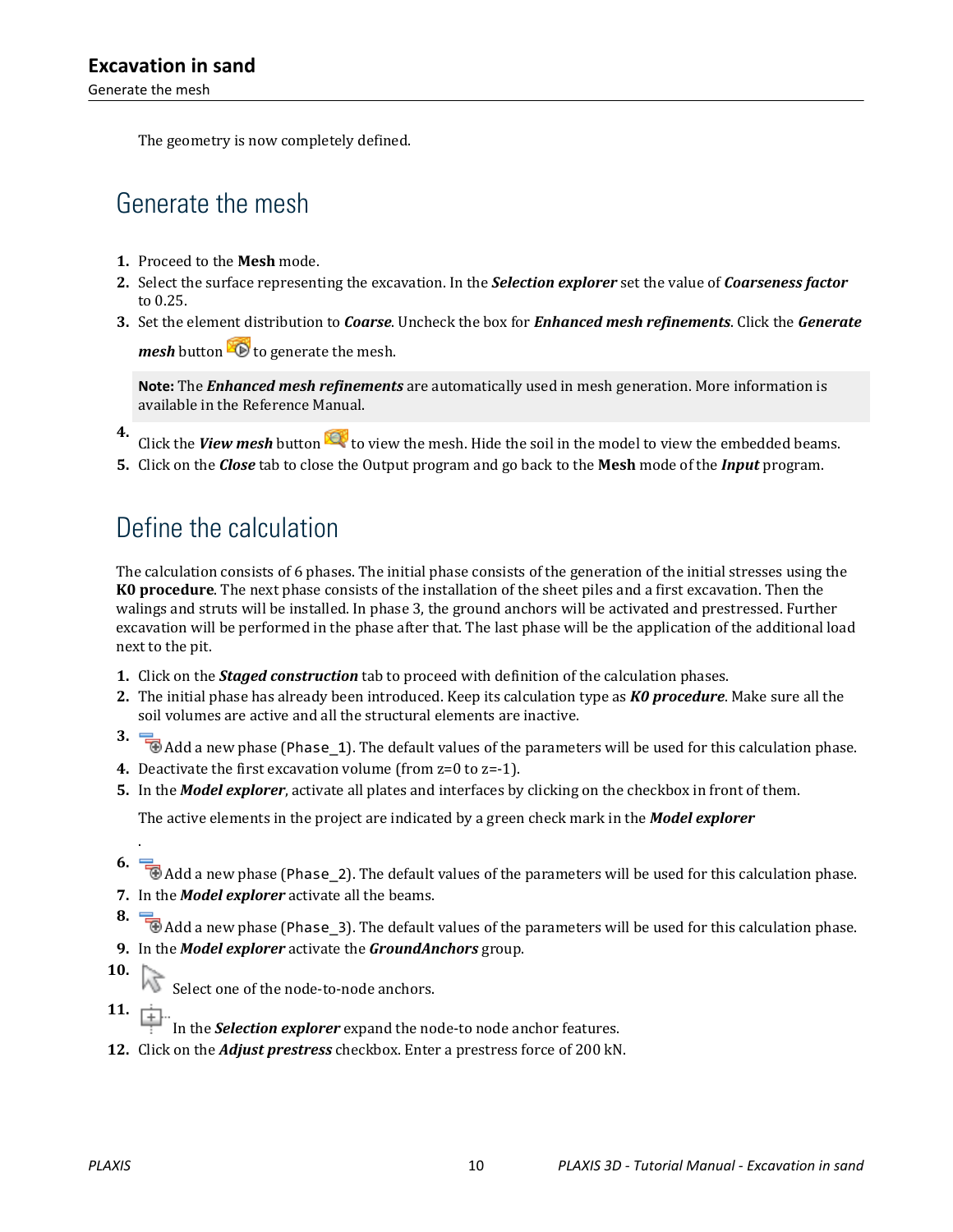



- **13.** Do the same for all the other node-to-node anchors.
- **14. Addem and another phase (Phase\_4).** The default values of the parameters will be used for this calculation phase.
- **15.**
	- Select the soil volume to be excavated in this phase (between  $z=$ -1 and  $z=$ -6.5).
- 16.  $\frac{1}{2}$

 In the *Selection explorer* under *WaterConditions* feature, click on the *Conditions* and select the *Dry* option from the drop-down menu.



*Figure 4: Water conditions in the Selection explorer*

- **17.** Deactivate the volume to be excavated (between  $z = -1$  and  $z = -6.5$ ).
- **18.** Hide the soil and the plates around the excavation.
- **19.**

Select the soil volume below the excavation (between  $z = -6.5$  and  $z = -9.5$ ).

- **20.** In *Selection explorer* under *WaterConditions* feature, click *Conditions* and select *Head* from the drop-down menu. Enter  $z_{ref} = -6.5$  m.
- **21.** ΜÇ

Select the soft clay volume below the excavation.

- **22.** Set the water conditions to *Interpolate*.
- **23. Preview this calculation phase.**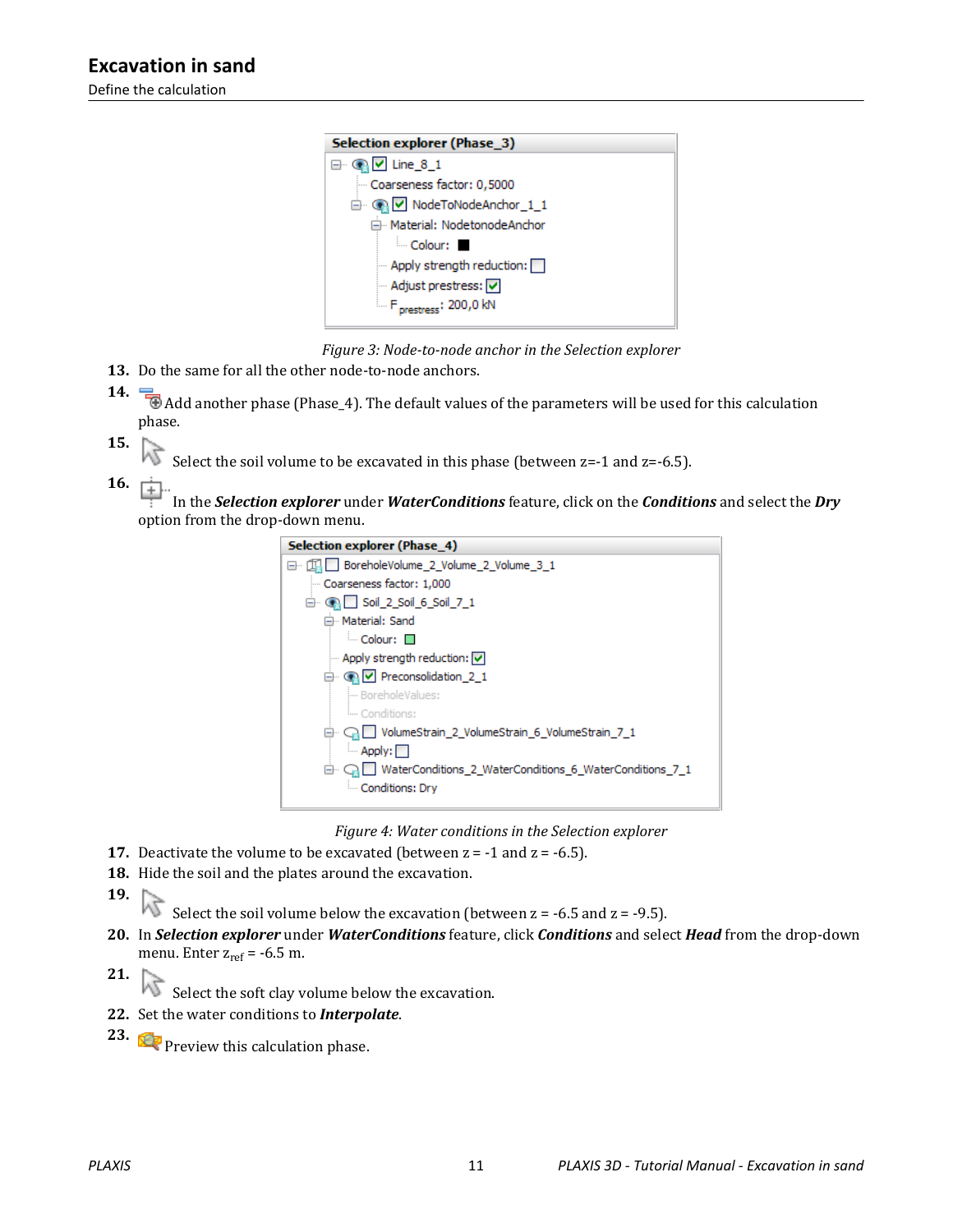Define the calculation

**24.** Click the *Vertical cross section* button in the **Preview** window and define the cross section by drawing a line across the excavation.

**Note:** Hold **<Shift>** when drawing to get a straight line.

- 25. Select the p<sub>steady</sub> option from the *Stresses* menu.
- **26.** Display the contour lines for steady pore pressure distribution. Make sure that the **Legend** > **View** option is checked. The steady state pore pressure distribution is displayed in the figure below. Scroll the wheel button of the mouse to zoom in or out to get a better view.



*Figure 5: Preview of the steady state pore pressures in Phase\_4 in a cross section*

- **27.** Change the legend settings to:
	- Scaling: manual
	- Maximum value: 0
	- Number of intervals: 18
- **28.** Click on the *Close* button to return to the Input program.
- 

**29.** Add another phase (Phase\_5). The default values of the parameters will be used for this calculation phase.

**30.** Activate the surface load and set  $\sigma_z$  = -20 kN/m<sup>2</sup>.

## Execute the calculation

Before starting the calculation process, some stress points next to the excavation pit and loading are selected to plot a stress strain curve later on.

- **1.** Click the *Select points for curves* button  $\blacktriangledown$ . The model and **Select points** window will be displayed in the Output program.
- **2.** Define (37.5 19 -1.5) as *Point-of-interest coordinates*.

**Note:** The visualization settings can be changed from the menu. For more information refer to Reference Manual.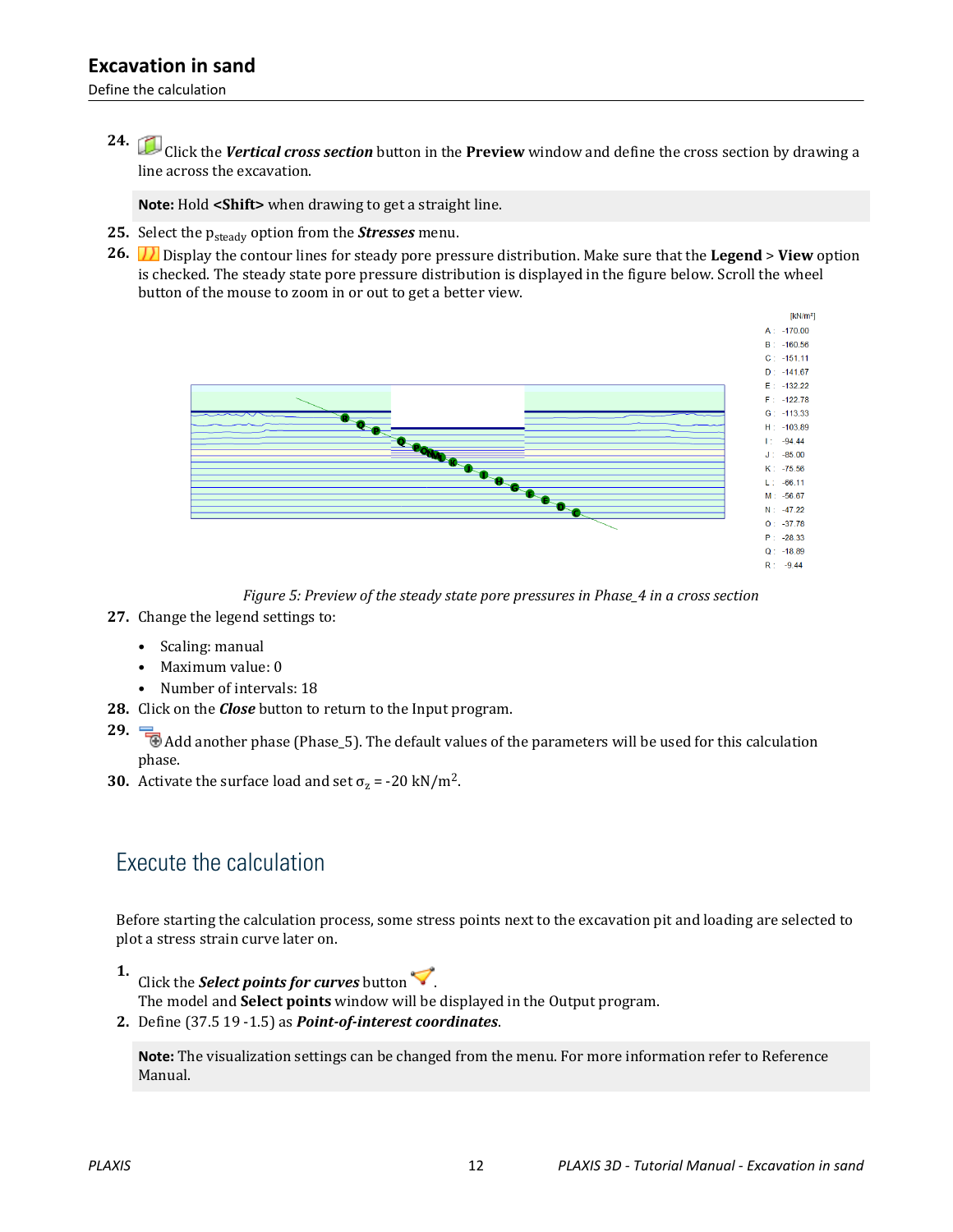- **3.** Click the *Search closest* button. The number of the closest node and stress point will be displayed.
- **4.** Click the checkbox in front of the stress point to be selected. The selected stress point will be shown in the list.
- **5.** Select also stress points near the coordinates (37.5 19 -5), (37.5 19 -6) and (37.5 19 -7) and close the **Select points** window.
- **6.** Click the *Update* button to close the Output program.
- **7.**  $\int dV$  Start the calculation process.
- **8.** Save the project when the calculation is finished.

#### **Note:**

- Instead of selecting nodes or stress points for curves before starting the calculation, points can also be selected after the calculation when viewing the output results. However, the curves will be less accurate since only the results of the saved calculation steps will be considered.
- To plot curves of structural forces, nodes can only be selected after the calculation.
- Nodes or stress points can be selected by just clicking them. When moving the mouse, the exact coordinates of the position are given in the cursor location indicator bar at the bottom of the window.

## **Results**

After the calculations, the results of the excavation can be viewed by selecting a calculation phase from the *Phases* tree and pressing the *View calculation results* button.

**1.** Select the final calculation phase (Phase<sub>-5</sub>) and click the *View calculation results* button.

The Output program will open and will show the deformed mesh at the end of the last phase.

- **2.** The stresses, deformations and three-dimensional geometry can be viewed by selecting the desired output from the corresponding menus. For example, choose the menu **Stresses** > **Plastic points** to investigate the plastic points in the model.
- **3.** In the **Plastic points** window, select all the options except the *Elastic points* and the *Show only inaccurate points* options.



*Figure 6: Plastic points window*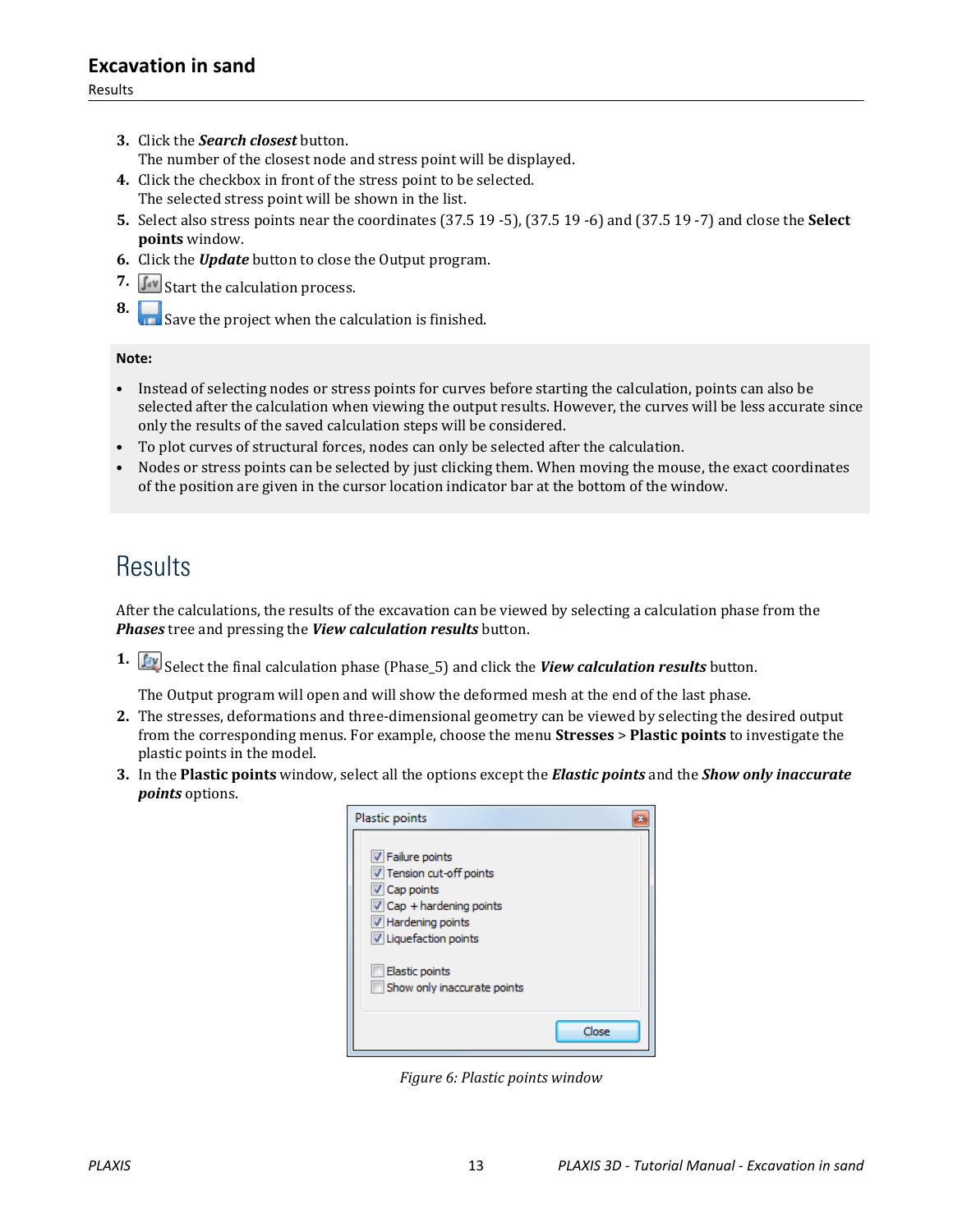

The figure below shows the plastic points generated in the model at the end of the final calculation phase.

*Figure 7: Plastic points at the end of the final phase*

The graph will now show the major principal strain against the major principal stress. Both values are zero at the beginning of the initial conditions. After generation of the initial conditions, the principal strain is still zero whereas the principal stress is not zero anymore. To plot the curves of all selected stress points in one graph, follow these steps:

- **1.** Right-click and select **Add curve** > **From current project**.
- **2.** Generate curves for the three remaining stress nodes in the same way.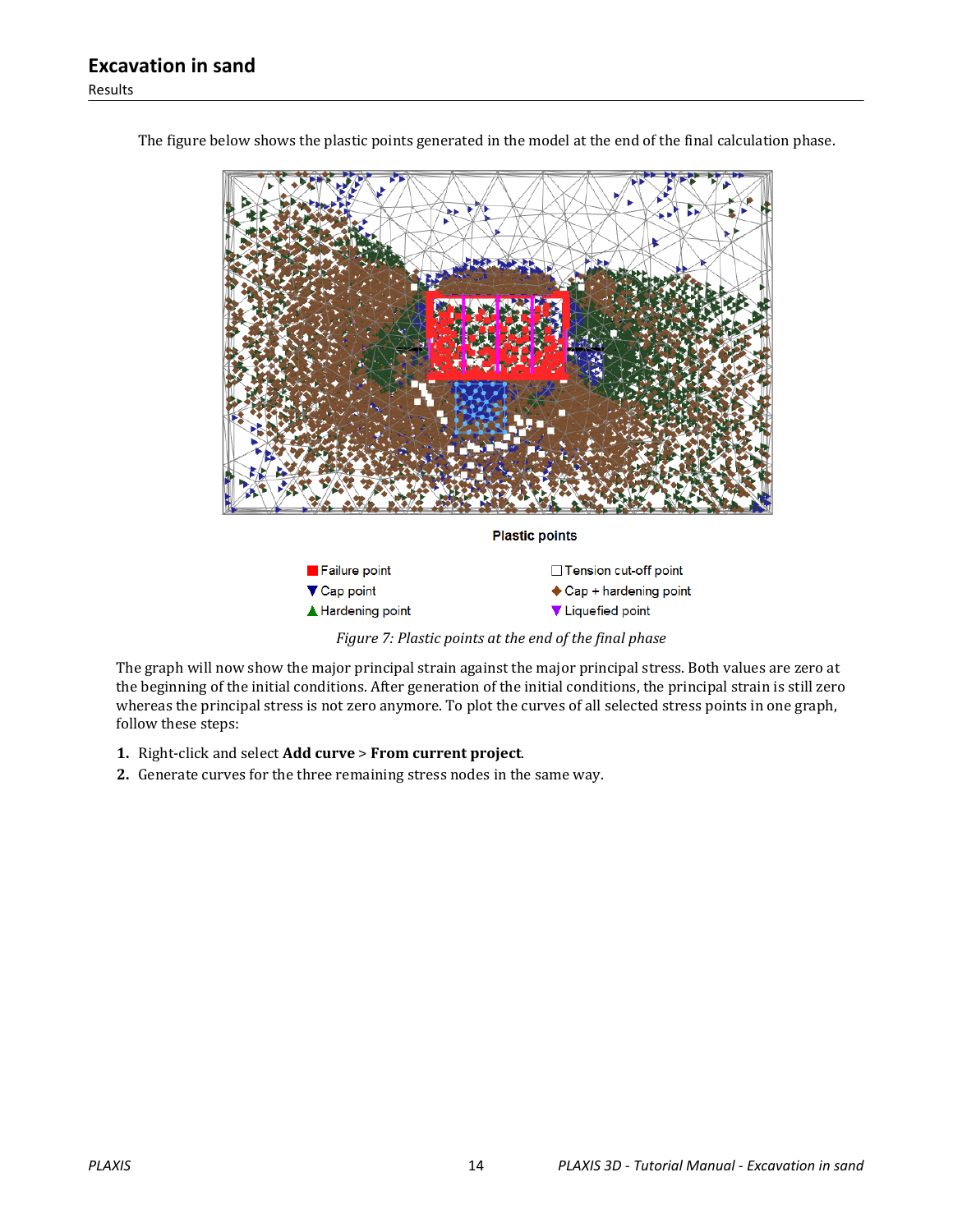Results



*Figure 8: Curve generation window*

The graph will now show the stress-strain curves of all four stress points.



*Figure 9: Stress - Strain curve*

To see information about the markers, make sure the menu item **View** > **Value indication** is checked and hold the mouse on a marker for a while. Information about the coordinates in the graph, the number of the point in the graph, the number of the phase and the number of the step is given. Especially the lower stress points show a considerable increase in the stress when the load is applied in the last phase.